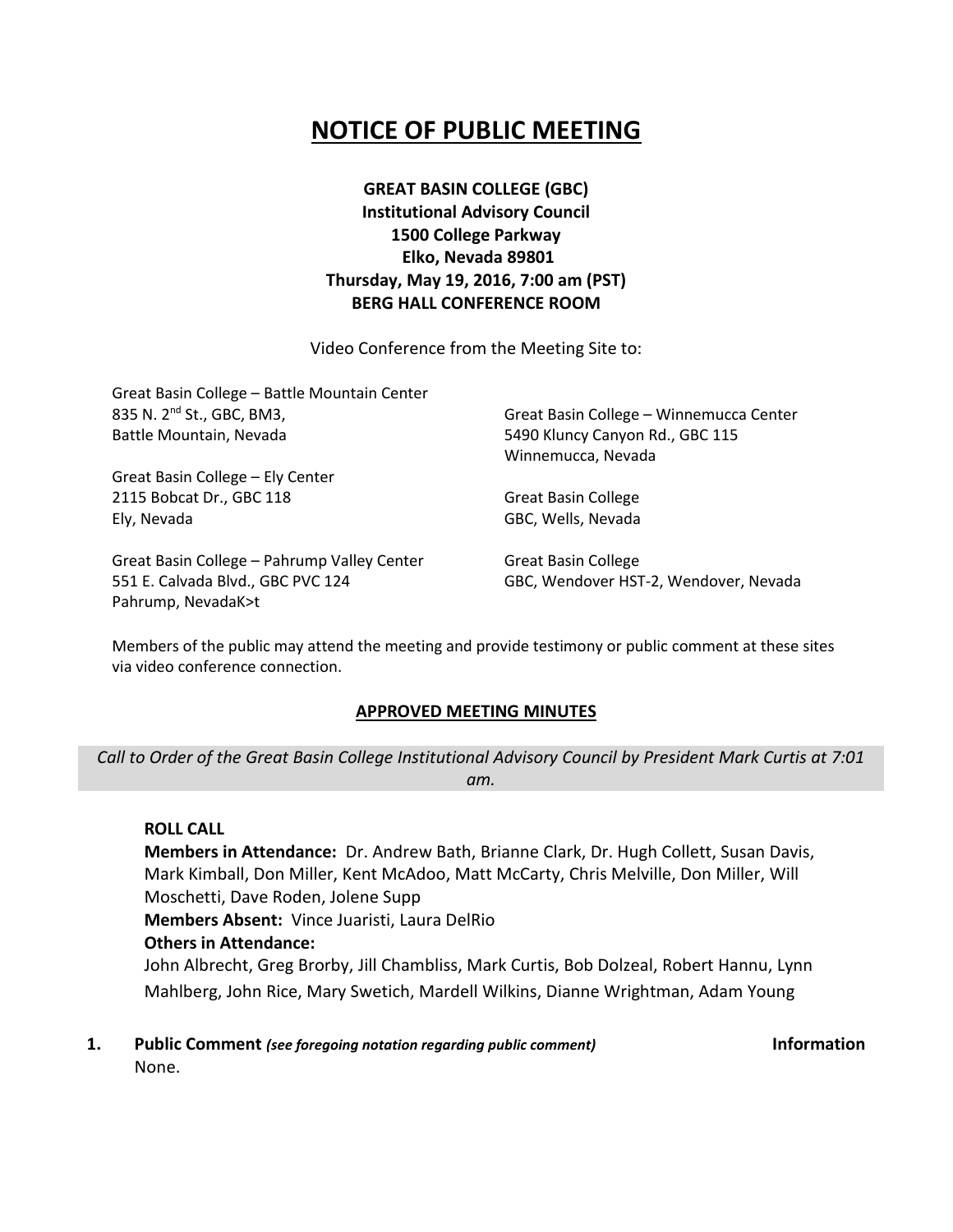### **2. Approval of Minutes –** *Matt McCarty* **Information/Action**

GBC Institutional Advisory Council reviewed the minutes of the GBC IAC meeting on March 17, 2016. **MOTION:** by Dave Roden to approve the minutes; motion seconded by Don Miller; motion was **APPROVED.**

### **3. President's Report –** *Dr. Mark Curtis* **Information**

GBC President Mark Curtis provided the GBC IAC with an update on the following subjects:

A. State College – President Curtis reported submitting the Great Basin College Poised for Next Step – State College paper and letters of support to the Board of Regents as an information only item for the June 9-10, 2016 meeting. Only a handful of Regents have seen the proposal and as an information item only it would allow us to gather support to bring back later and to answer any questions or concerns the Regents may have. The chairman of the Board, Rick Trachok, changed it to an action item. Unfortunately, that gives the College three weeks to prepare. Mark Kimball asked if it was a deliberate move to force a vote. President Curtis was not sure of the motive. President Curtis' plan is to present the information, answer any questions and ask for a deferral on the vote. If a vote is called and it does not go in our favor he would speak of his disappointment and the shortsightedness of the Board of Regents. Andrew Bath asked if there is any feedback or chatter as to why this is being rushed through. President Curtis said it was a complete surprise to him, but probably political in nature.

Chair Matt McCarty entered the meeting at 7:10 a.m.

President Curtis continued that he will be working on lining out the appropriate people to speak during the public comment of the Board of Regents' meeting. Under public comment, John Rice will speak in support for Faculty Senate. Lynn Mahlberg will read the statement that came from the mid-cycle accreditation review which supports the logical transition to state college status that we are seeking. President Curtis will be reaching out to some of you to potentially speak during the public comment.

- B. Pahrump Campus Update President Curtis met with Pahrump community leaders on Tuesday to discuss and update them on the status of the land acquisition. The BLM has the memo of understanding and have turned it over to their solicitor who happens to represent nine western states. We are in the queue. Many meetings have occurred in preparation for final acquisition of the land. The community leaders have reached out to Valley Electric who have a trunk line and fiber optics at the property.
- C. Golden Anniversary President Curtis reported next year is the  $50<sup>th</sup>$  anniversary of Great Basin College. A preliminary planning committee meeting has be held with approximately 25 people interested in helping with the planning process. We have a lot of great ideas. It will be a year of celebration starting at commencement in May of 2017 through commencement in May 2018. The year-long events will culminate one week later which coincides with the date that Governor Laxalt announced from Elko that Howard Hughes had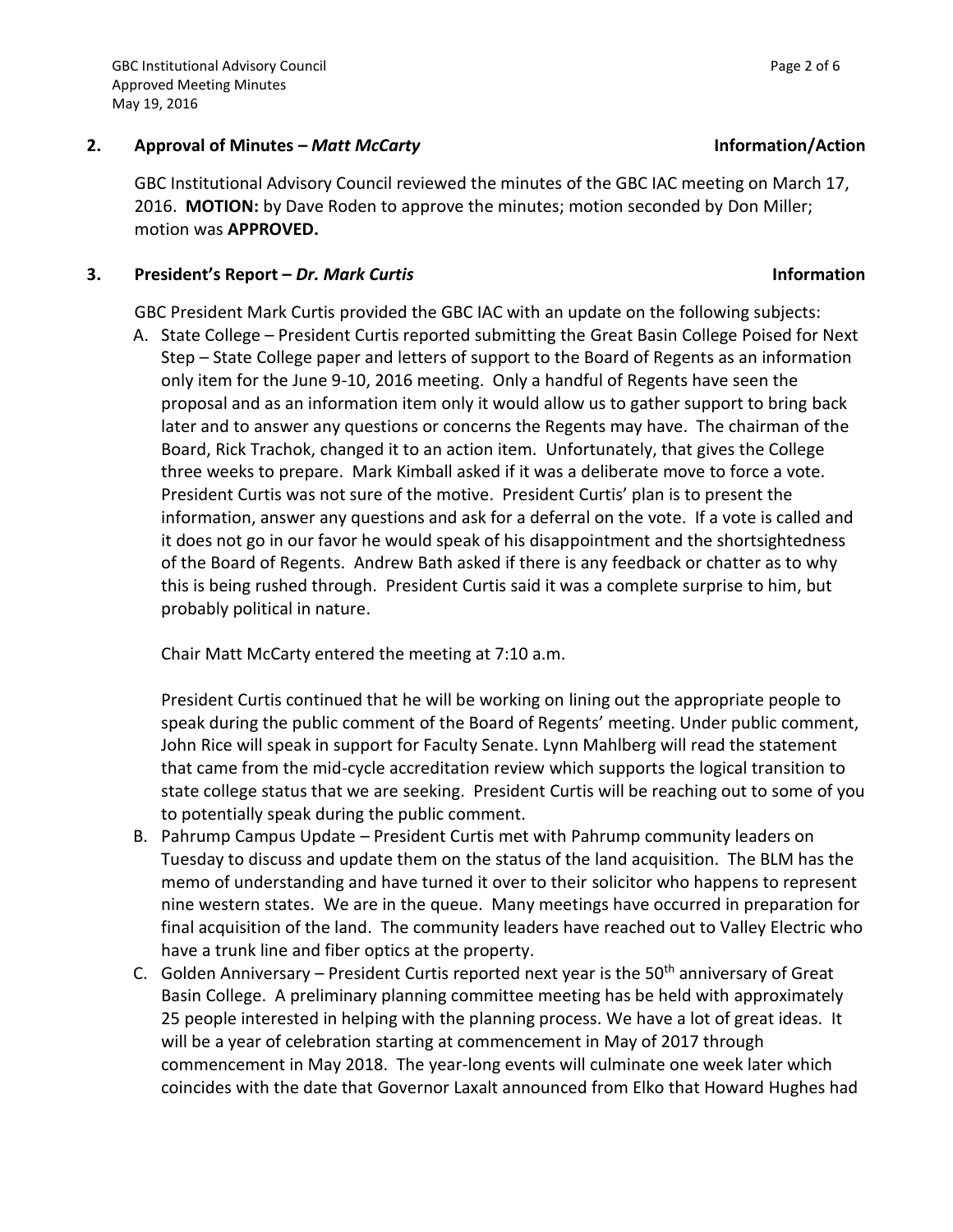donated \$125,000 and the college would continue. The "Give a Day's Pay" fundraising campaign at that time raised \$80,000 which would be \$350,000 in today's dollars. We want to tie the events into this timeline.

In other miscellaneous news President Curtis will be travelling to Washington DC during the July 4th holiday to support Basque community. Elko Basque dancers will perform at the National Mall as part of the Smithsonian's Cultural Event that focuses on the Basque people. He will also be meeting with Senator Dean Heller, Senator Dean Rhodes, and Congressman Mark Amodei.

President Curtis reported GBC will have 611 graduating this year. It is a record number of graduates. We have increased our graduation rates 7 out of the past 8 years. We have doubled the number of graduates in 8 years and accomplished that with a 40% budget cut.

As mentioned earlier the next Board of Regents' meeting is on June 9-10, 2016. GBC's presentation is scheduled for 11:15 a.m. on June 10. Public comment is at the beginning and end of each day. To have the maximum impact to support our case for state college status any public comment in support should be the morning of the June  $10<sup>th</sup>$  meeting. The IAC talked about its support for state college and that perhaps the Board of Regents need to be reminded that funding comes from the tax payers. Representatives from the City of Elko and Elko County need to be there to show their support and to remind the Regents that they too are public officials. Matt McCarty asked how many Regents touch our service area and President Curtis said there were three: Melcher, Davidson, and Geddes. There are currently three Regent positions up for reelection: Leavitt, Geddes and Melcher.

President Curtis reported that Frank Woodbeck will be representing the NSHE at the GBC commencement.

### **4. GBC Foundation Update –** *Greg Brorby* **Information**

GBC Foundation Director provided an update on Foundation activities. Greg Brorby reported the launch of the Alumni Association will occur at the GBC commencement. The graduates will become members automatically for 11 months at no cost. Following the initial trial period the cost would be \$10 for the next year and then \$35 per year after. Membership benefits are still being gathered, but currently there will be discounts on hotels, discount for use of the GBC fitness center, discount at the GBC Bookstore, use of the GBC library, and discount on insurance premiums at Liberty Mutual. The GBC Alumni Association website will go live on Saturday. Social media will be used as a tool to stay in touch with alumni as that is the preference. There will be one mailer per year like an annual report that will have articles on faculty and information on alumni marriages and births, etc.

Greg Brorby reported he is in the process of certifying the next installment of \$290,000 for the NEH Grant match due by August 1st.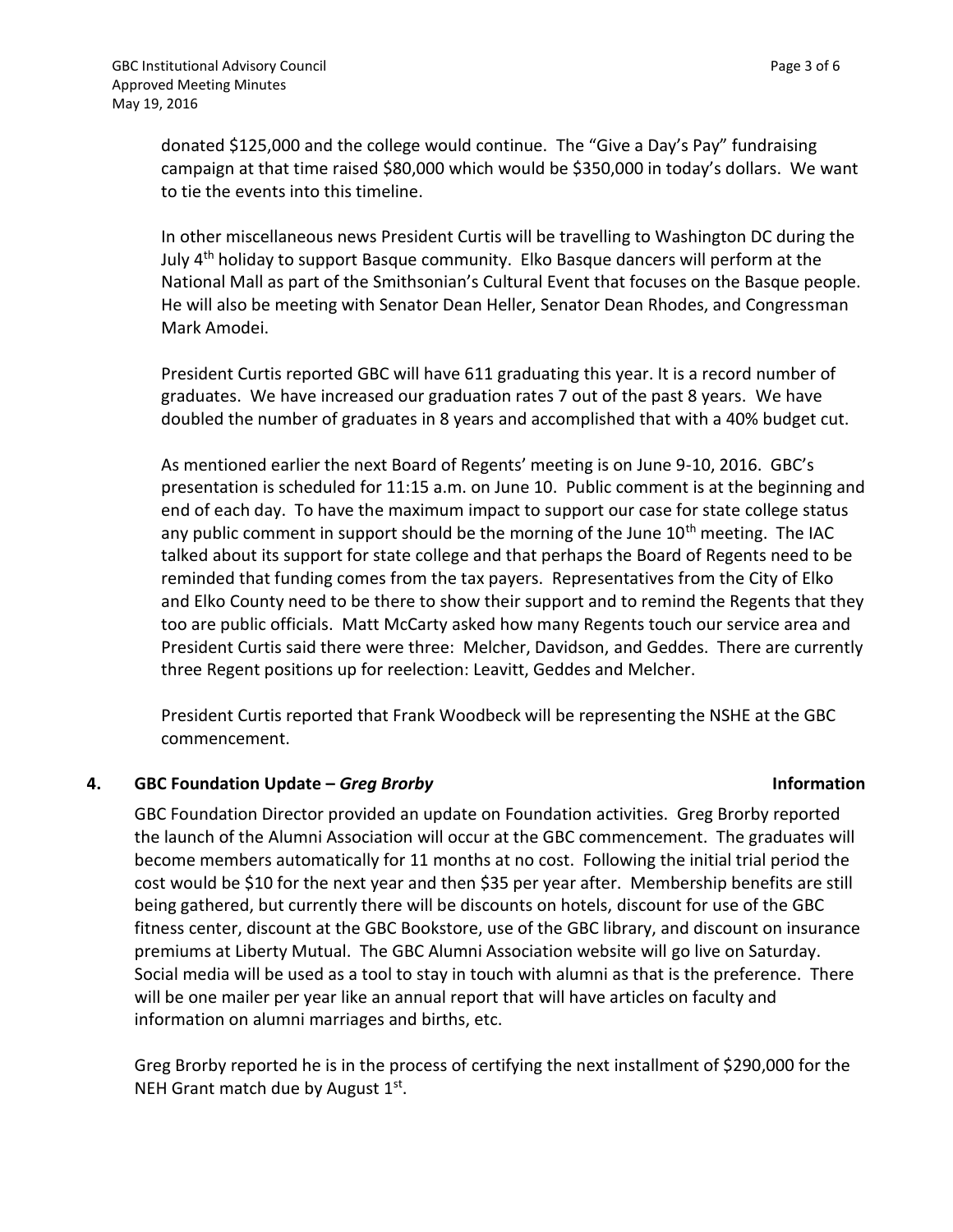Greg reported an Administration Assistant for the Foundation has recently been hired. Kimberly Hess will start on June 1<sup>st</sup>. The Foundation Board of Trustees has three new Trustees: Zach Gerber, Haley Sproul, and Danny Gillins, and will be considering a fourth new Trustee from the Ely area.

#### **5. Board of Regents' Community College Committee Update –** *Matt McCarty* **Information**

GBC IAC Chair Matt McCarty reported there has been no meeting of the NSHE Board of Regents' Community College Committee since February. The next meeting is scheduled for June 2, 2016.

#### **6. Discussion and potential action on upcoming Community College Committee Meeting and the IAC Chairs' Meeting and specifically determine what information the GBC IAC wants to provide at these meetings –** *Matt McCarty* **Information/Action**

Matt McCarty reported there will be a joint meeting of the four IAC Chairs on June 2, 2016 to report and discuss the top five objectives/priorities for the IAC at their college; how their IAC has interpreted the "charge", and the IAC's responsiveness, including individual member's actions in support of the college; IAC sub-committees, if any; actions taken at IAC meetings, and their request for actions by the Community College Committee. Matt stated that rural Nevada has excelled in collaboration, so continued collaboration with outside groups and increased awareness in grade schools; support of the alumni association; and support for economic development that goes beyond the mining industry would be important objectives. Economic diversification in northern Nevada is important and partnering with the Governor's office on Economic Development to recruit businesses to the state would be of importance. How can GBC expand upon what the other parts of the State are doing? We must be proactive in diversifying the economy. Jolene Supp said the agriculture component of our culture is important to consider. Dave Roden said more awareness for the big metro areas who don't understand what we have to deal with the federal lands. We can work closely with K-12 teachers to get the students to understand GBC is a part of their total education. We really need to indoctrinate these kids into going to college. Matt said we are the only IAC that includes every superintendent in our service area as ad hoc members of our council. We should consider having a separate meeting with all the superintendents in our service area as the dual enrollments are very important. There is a yearly partnership meeting that already occurs with the superintendents and teachers and counselors.

Jolene Supp asked if a committee could be established to consider all of the GBC off sites to be mini GBC campuses for that immediate college feel when walking through the door. Matt said that would take money. What exactly do kids today consider to be college? With 40% of students taking classes online, is it buildings, or is it enhanced technologies? Andy Bath asked if the Foundation has any localized efforts in the communities we serve to raise money and serve students for those areas. Greg Brorby said we will be reaching out to all alumni to join the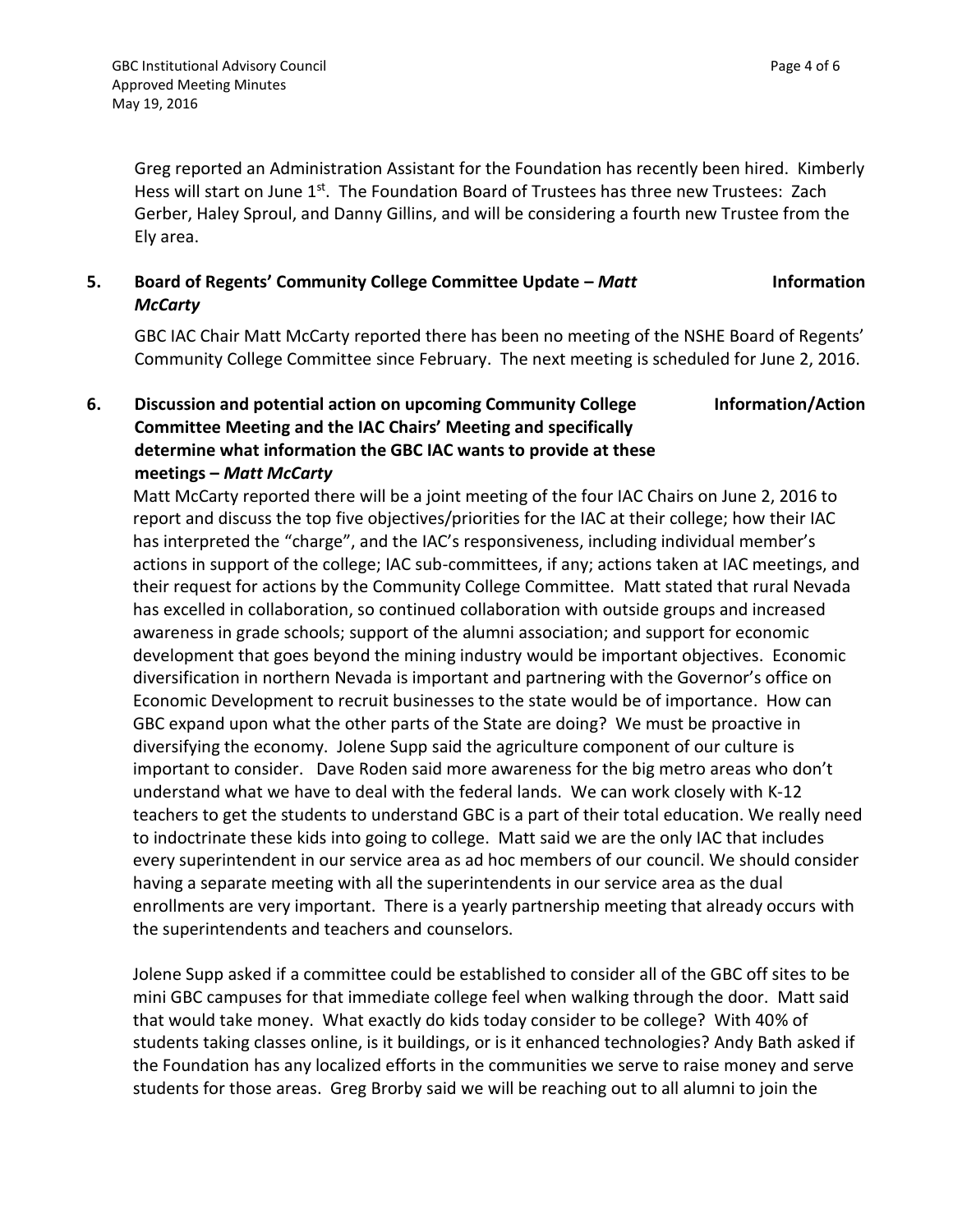association. We do intend to have a variety of events as they get organized. Elko is first as it is easier to do. But as we grow the other locations will be encouraged to do so too. We will have a local Alumni Association at each center. If the group is large enough it will be encouraged to have its own chapter so to speak. Matt asked the IAC to email him any individual actions and/or collaborations they have done in support of the college. Matt reported for the joint meeting on June 2<sup>nd</sup> all the IAC chairs will be attending as well as Vice Chancellor of the Nevada College Collaborative, Frank Woodbeck, Community College Committee Chair, Regent Anderson, and Community College Committee Vice Chair, Regent Melcher. Matt reported that he will be the chair of the inaugural meeting. The meeting is specifically to collaborate. Matt does not know if the Community College Committee supports our state college bid. He also does not know if we would still be members of the Nevada College Collaborative if we were granted state college status. President Curtis added that we will certainly always remain a part of the Community College Committee.

### **7. Vice President Reports and Questions Information**

The GBC Vice Presidents gave a verbal report and answer questions:

- A. Academic Affairs/Assessment Mark Curtis reported Mike McFarlane has been working extensively on annual evaluations to be completed before he leaves. He has handed off the accreditation duties to Tom Reagan. The assessment is going well. Mike will be our commencement speaker this year. Had a nice retirement party for him.
- B. Student Services– Lynn Mahlberg reported the Radiology pinning is this afternoon and the Nurses pinning is tomorrow. Graduation numbers are up in all areas. Lynn said there is not a lot of distinction between the campuses and she is pleased that for the first time ever the SGA president will be a Battle Mountain student. The Vice President is a student from Wells.
- C. Business Affairs Mark Curtis reported the Business Affairs office has been working on the iNtegrate 2 process and revising business processes across the system so it is all the same. The iNtegrate 2 project consumes an immense amount of time. A change to the overtime laws took affect yesterday. GBC cannot afford to pay time and a half for extensive hours. There will be more comp time opportunities instead of overtime.

### **8. Member Report Information**

Each committee member will be given an opportunity to provide a verbal report.

- A. Ely –Dr. Bath reported the Ely graduation celebration yesterday went very well. The high school continues to have 25% students enrolled in GBC classes. One high school student received an associate's degree and high school diploma.
- B. Elko Brianne Clark no report and had to leave the meeting at 8:10 a.m.
- C. Elko Dr. Hugh Collett had no report.
- D. Battle Mountain Susan Davis asked Jill Chambliss to give an update. Jill reported two high school students graduated with an associate's degree.
- E. Wells no report.
- F. Washington DC no report.